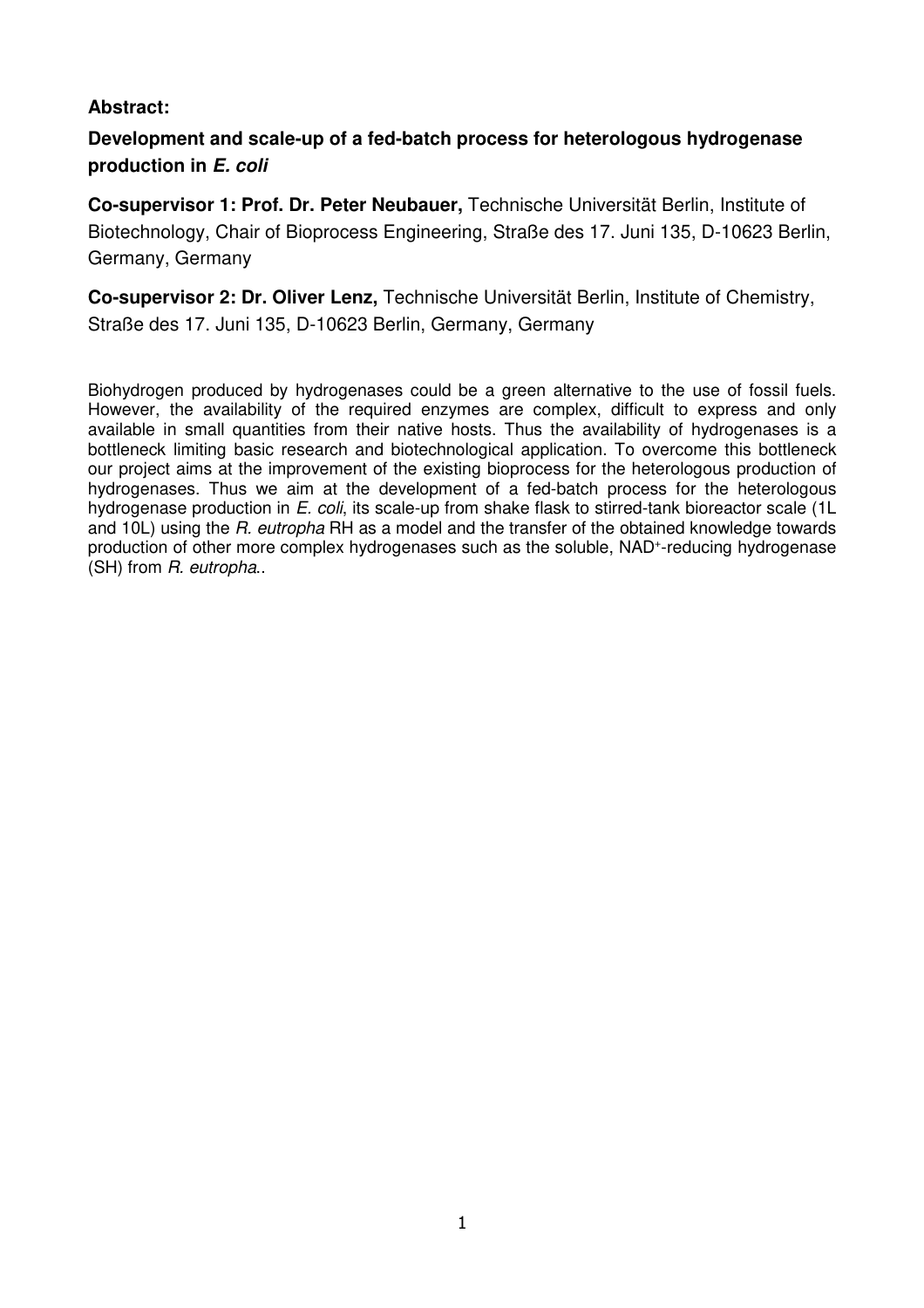## **Extended description version of the project:**

# **Development and scale-up of a fed-batch process for heterologous hydrogenase production in E. coli**

**Co-supervisor 1: Prof. Dr. Peter Neubauer,** Technische Universität Berlin, Institute of Biotechnology, Chair of Bioprocess Engineering, Straße des 17. Juni 135, D-10623 Berlin, Germany, Germany

**Co-supervisor 2: Dr. Oliver Lenz,** Technische Universität Berlin, Institute of Chemistry, Straße des 17. Juni 135, D-10623 Berlin, Germany, Germany

## **1. Overall goal of the project**

The energy revolution, i.e. the transition from fossil fuels to alternative,  $CO<sub>2</sub>$ -neutral energy sources, is currently one of the greatest and, at the same time, the most unavoidable social tasks in the fight against global warming. Thus, the search for and utilization of so called "green" alternative energy sources is an important task. A promising solution is the use of biohydrogen, which can be generated by specific bacterial biocatalysts called hydrogenases. However, in order to make the use of hydrogenases as tools for the production of hydrogen economically feasible and thereby enable the transition to a post-fossil age, it is necessary to improve existing bioprocesses for the production of hydrogenases and to develop more efficient ones. Besides developing a fed-batch process to increase the hydrogenase yield, the main focus of the process development will be on the scale-up of the production process from the shake flask to the bioreactor scale in order to meet the demand of enzyme required for scientific research and biotechnological application.

## **2. State of the art**

Hydrogenases are abundant metalloenzymes that catalyze the reversible conversion of dihydrogen into protons and electrons. They can be found in many bacteria, archaea or unicellular eukaryotes. According to the metal composition of their active site, they are classified as [Fe]-, [FeFe]- or [NiFe]-hydrogenases. In addition to the metal ion containing active site hydrogenases contain different FeS clusters that serve as electron relay. A unique feature of some [NiFe]-hydrogenases is their  $O_2$ -tolerance that makes these enzymes particularly interesting as this facilitates their biotechnological application (e.g. for biohydrogen production, in fuel cells or for cofactor regeneration). Unfortunately, the low production yields in their native hosts result in high costs for cultivation and purification thus limiting their investigation and application. To circumvent this problem the heterologous production in a robust and genetically tractable host (e.g. E. coli) is a promising strategy. Moreover, the difficult maturation process required for the incorporation of the active site and the multisubunit architecture of the enzymes make them difficult-to-express proteins. However, until now different approaches have been made to improve the heterologous production of [NiFe]-hydrogenases<sup>1</sup>. Using the regulatory hydrogenase (RH) from *R. eutropha* as a model enzyme we already investigated relevant process parameters (e.g. strain, inducer concentration, temperature, production time) <sup>2</sup>. Moreover, implementing a fed-batch like production process further improved the RH yield in shake flask scales several 100-fold compared to RH yields obtained from R. eutropha<sup>2</sup>. Unfortunately, only an inactive, cofactor-free RH was produced in the initial attempts <sup>2</sup>. In a further step, an enzyme with similar activity to the native hydrogenase was produced by changing the culture conditions and additional expression of the specific maturation genes <sup>3</sup>.